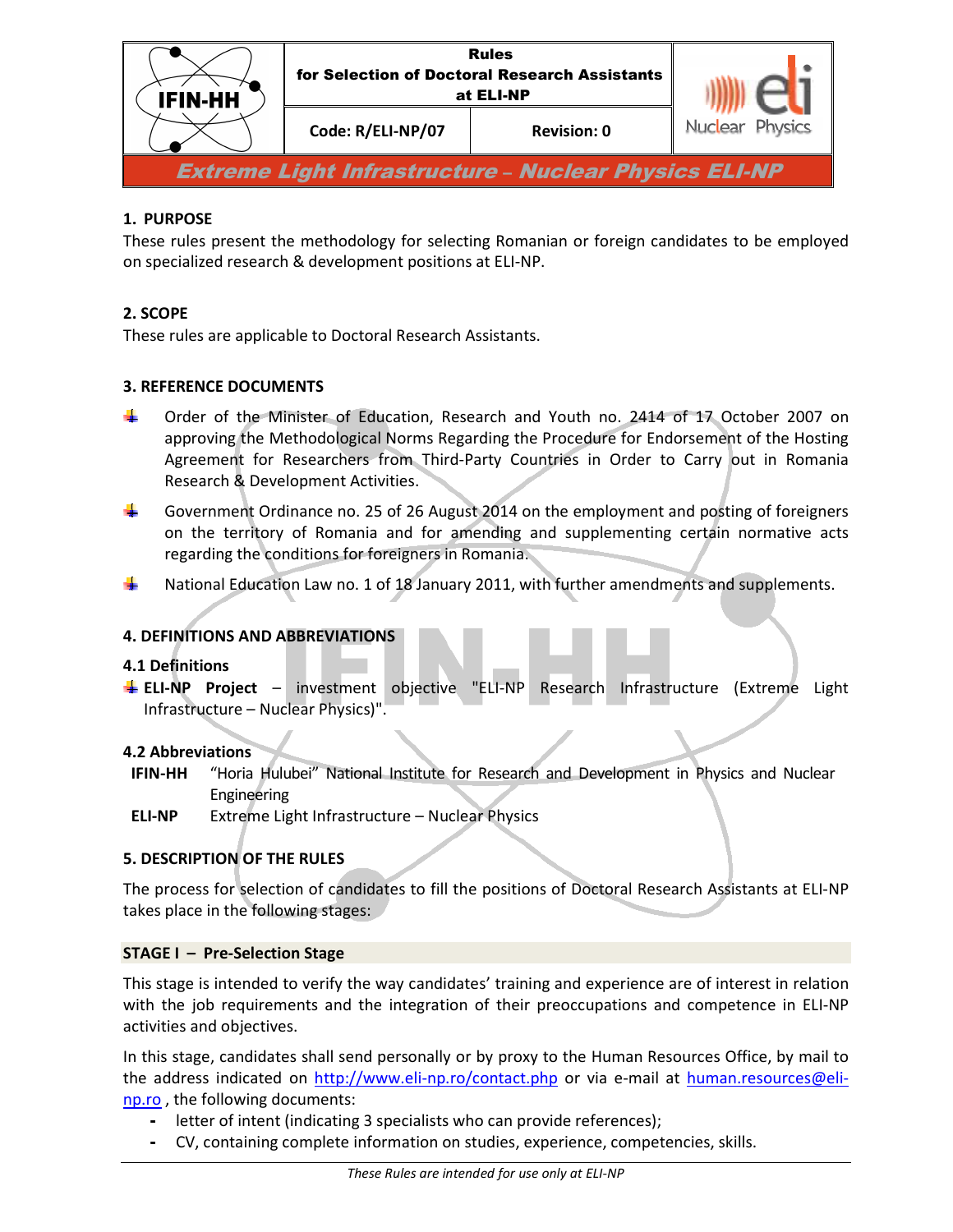

The Competition Committee, based on the abovementioned documents decides to admit the candidates for Stage II of the selection process.

## **STAGE II – Interview Stage**

In this stage, candidates shall have an interview with the members of the Committee where they support their experience and preoccupations in the fields of interest of the ELI-NP activity and shall prove their capability to meet job requirements and to contribute to reaching the ELI-NP objectives.

The Competition Committee decides to admit the candidates for the next stages of the selection process.

## **STAGE III – Competition Registration Stage**

Etapa de înscriere la concurs constă în depunerea dosarului de concurs personal sau prin împuternicit la Biroul Resurse Umane ori prin poştă la adresa indicata pe http://www.eli-np.ro/contact.php şi va cuprinde următoarele documente solicitate, în conformitate cu legislația menționată în prezentul regulament la Cap.3:

- **1)** Candidate's application addressed to IFIN-HH management, whereby requesting registration for the competition to fill the position of Doctoral Research Assistant – in original (form as per **Annex 1** - *editable*);
- **2)** Application Form (form as per **Annex 2** *editable)*;
- **3)** CV, containing complete information on studies, experience, competencies, skills, signed by the candidate in original, in Romanian or English;
- **4)** Proof of doctoral programme enrolment and the consent of the doctoral school and of the PhD Supervisor;
- **5)** Bachelor's diploma/master's diploma accompanied by transcript or equivalent, in legalized copy (for those issued in other language than Romanian, legalized translation into Romanian or English);
- **6)** Birth certificate and marriage certificate, in legalized copy (for those issued in other language than Romanian, legalized translation into Romanian or English), only in case of name change;
- **7)** Copy of the identity document/passport.

The competition folder shall be submitted within maximum 30 calendar days from publication of the competition announcement.

### **STAGE IV – Stage for Analysis of Competition Folders and Evaluation of Candidates' Professional Performances**

The analysis of competition folders and the evaluation of candidates' professional performances during the competition for filling the position of Doctoral Research Assistant are performed by the Competition Committee appointed through the decision of the Director General.

Upon candidates' evaluation the total maximum score which may be obtained by a candidate is 10 points, by relating to the following criteria:

- Previous experience in fields relevant to ELI-NP and professional recognition: 7
- Understanding of the tasks of the position applied for: 7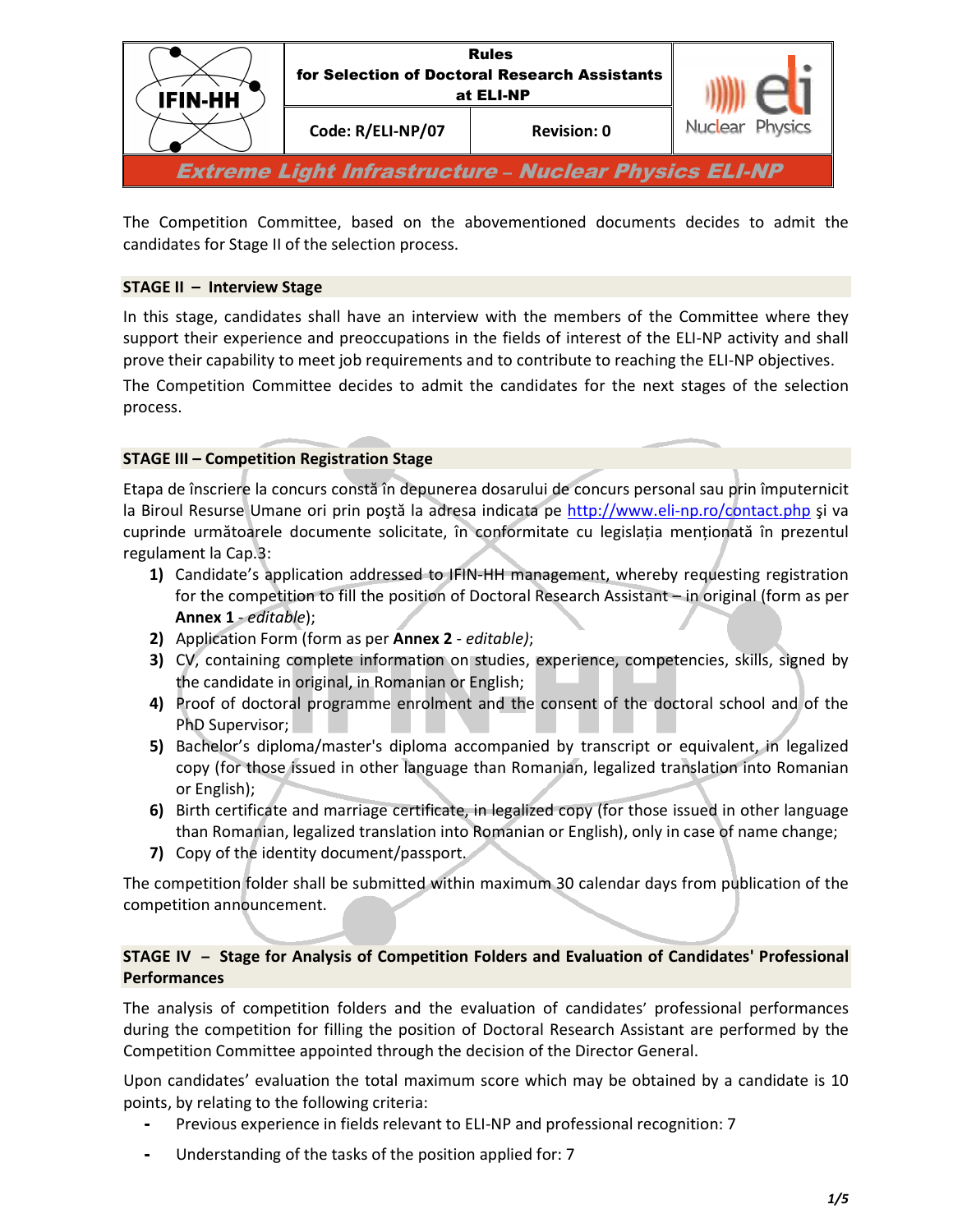

Admission to fill the position of Doctoral Research Assistant shall be made in the descending order of the scores obtained.

The candidates who obtained a score below 8 points shall not be admitted.

The mark admitted/rejected to fill the position of Doctoral Research Assistant at ELI-NP shall be communicated to each candidate.

# **STAGE V – Employment of Candidates Declared ADMITTED**

The employment of admitted candidates shall take place after submission of documents regarding the right to stay and work in Romania and fulfilment of the legal formalities in this respect (**Annex 3**  *below*).

## **6. FORMS/ANNEXES**

- **Annex 1** Request.
- **Annex 2** Application Form.
- **Annex 3** Obtaining the Employment Permit for Romania and/or the Hosting Agreement for non-EU citizens.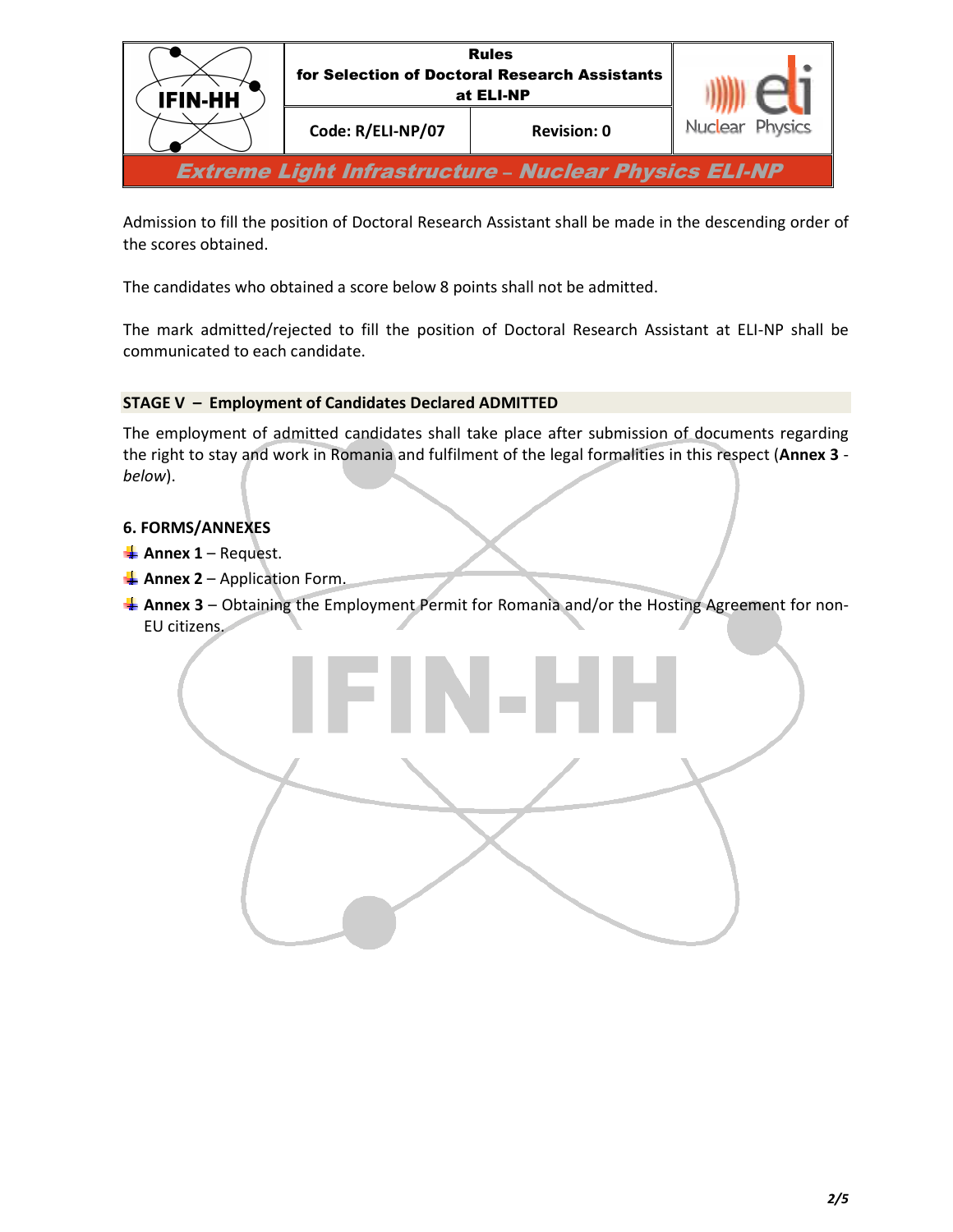

**ANNEX 1** 

## **REQUEST**

TO THE MANAGEMENT OF HORIA HULUBEI NATIONAL INSTITUTE FOR RESEARCH AND DEVELOPMENT IN PHYSICS AND NUCLEAR ENGINEERING (IFIN-HH)

# DEAR DIRECTOR GENERAL,

Ì

l I, the undersigned ......................................., ............................ citizen, residing in .................................., identified with ........................................., PhD student at .............................., PhD supervisor ..............................................., hereby kindly request my registration for the competition to fill the position of Doctoral Research Assistant at ELI-NP.

֚֚֚֬ Applicant's Surname First Name ................................. Signature ...................................

I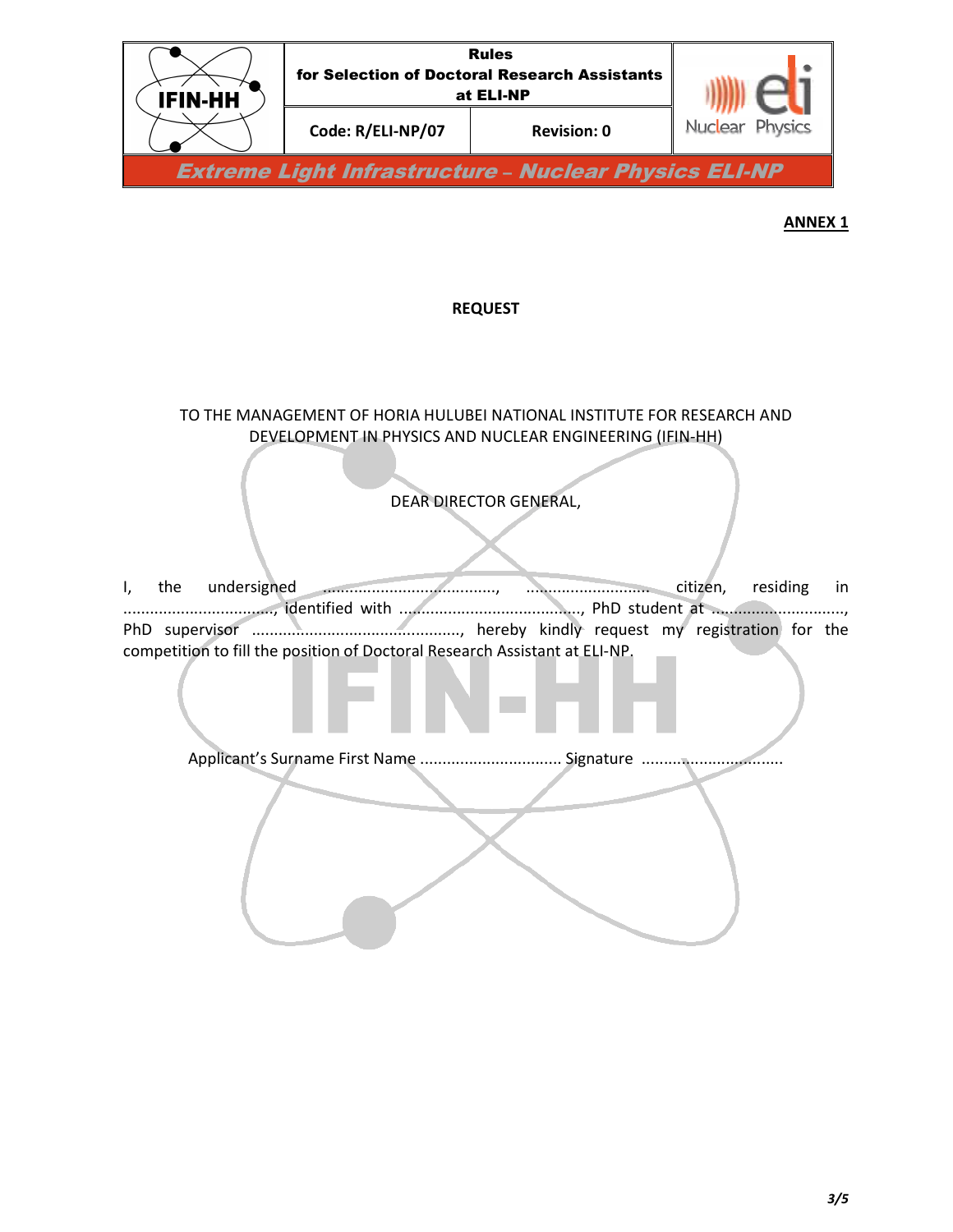

# **ANNEX 2**

# **APPLICATION FORM**

- 1. Job Title:
- 2. Candidate's Surname and First Name:
- 3. Research Activity (if applicable):
- 4. Reasons for which I consider myself fit for the position for which I apply:
- 5. Outstanding results obtained in the previous activity:
- 6. Goals to reach if filling the position:
- 7. Please specify the source of information regarding the position you apply for:

Date Signature Signature